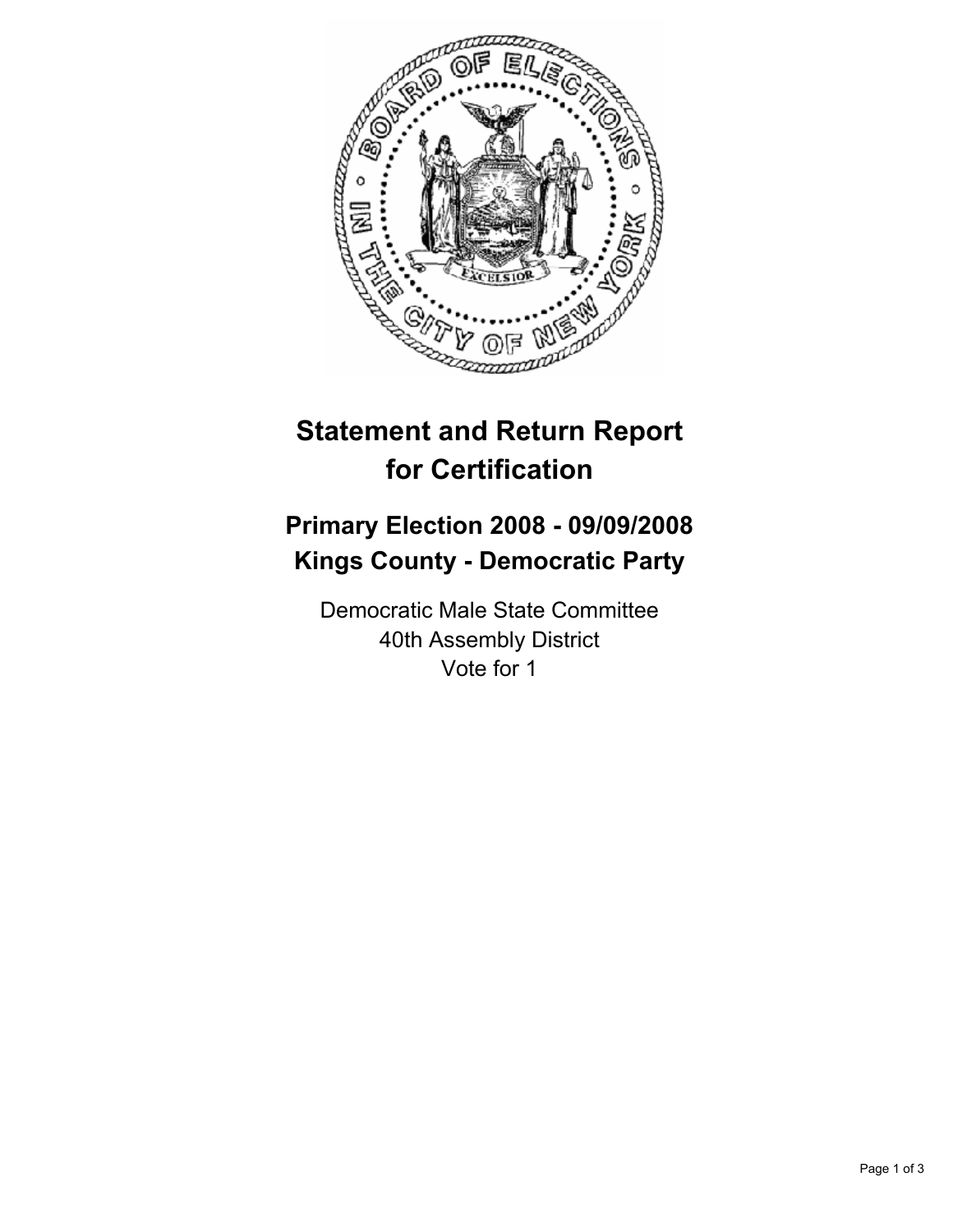

## **Assembly District 40**

| <b>EMERGENCY</b>       | 46    |
|------------------------|-------|
| ABSENTEE/MILITARY      | 84    |
| AFFIDAVIT              | 400   |
| <b>KENNETH EVANS</b>   | 1,570 |
| ANDRE T MITCHELL       | 1,483 |
| ALBERT L SCOTT JR.     | 761   |
| <b>EARL L WILLIAMS</b> | 2,147 |
| <b>Total Votes</b>     | 5,961 |